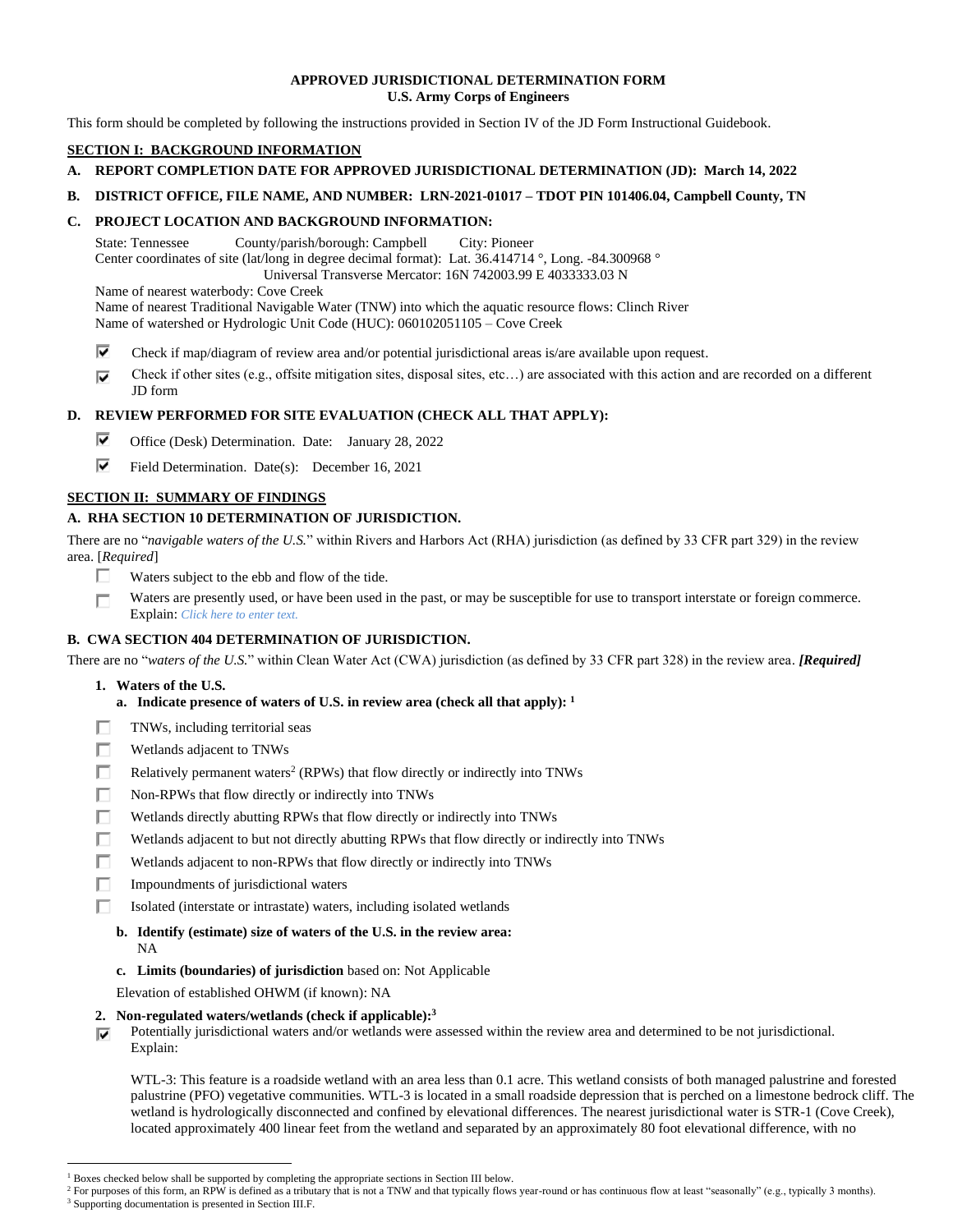observable surface or subsurface connection. Historical aerial imagery from 1985 and 1987 show no observable change in the geographic isolation or hydrologic characteristics of this roadside wetland. LiDAR imagery display a three dimensional model of the feature which also confers its geographic isolation. WTL-3 was studied during a field site visit on December 16, 2021. A desktop review was also conducted on January 28, 2022 that included a review of: maps/plans submitted by the applicant, aerial photographs, USGS Stream Stats, the National Hydrography Dataset, aerial imagery (Google Earth), LiDAR imagery (Regulatory Viewer), and the National Wetland Inventory maps. The feature is depicted on Figures 1 and 2 of this document.

The USACE has determined that this feature is a not an adjacent wetland, as it is not "bordering, contiguous, or neighboring" to waters of the U.S. (33 C.F.R § 328.3). This feature does not meet any of the three "neighboring" criteria described within "Clean Water Act Jurisdiction Following the U.S. Supreme Court's Decision in Rapanos v. United States and Carabell v. United States, dated December 2, 2008" (Rapanos Guidance). Per the Rapanos Guidance, wetlands are considered adjacent via the neighboring criteria if one of the three criteria are met; 1) "an unbroken surface or shallow subsurface connection to jurisdictional waters" exists, 2) "they are physically separated from jurisdictional waters by man-made dikes or barriers", or 3) "their proximity to a jurisdictional water is reasonably close, supporting the science-based inference that such wetlands have an ecological interconnection with jurisdictional waters." This wetland feature does not have a continuous surface connection to a relatively permanent body of water connected to traditional interstate navigable waters. The USACE has determined that WTL-3 is not adjacent and therefore a non-jurisdictional wetland.

This feature is not known to be used by interstate or foreign travelers for recreation or other purposes; does not produce fish or shellfish that could be taken and sold in interstate or foreign commerce; and is not known to be used for industrial purposes by industries in interstate commerce. The feature is not jurisdictional under Section 404 of the Clean Water Act as defined by 33 CFR Part 328.3(a) because the feature lacks a link to interstate or foreign commerce sufficient to serve as a basis for jurisdiction. In conclusion, there are no aquatic resources within the approved jurisdictional determination survey area that meet the definitions of waters of the U.S. as listed in 33 CFR Part 328.3(a).

# **SECTION III: CWA ANALYSIS**

# **A. TNWs AND WETLANDS ADJACENT TO TNWs**

**The agencies will assert jurisdiction over TNWs and wetlands adjacent to TNWs. If the aquatic resource is a TNW, complete Section III.A.1 and Section III.D.1. only; if the aquatic resource is a wetland adjacent to a TNW, complete Sections III.A.1 and 2 and Section III.D.1.; otherwise, see Section III.B below**.

**1. TNW**  Identify TNW: *Click here to enter text.*

Summarize rationale supporting determination: *Click here to enter text.*

**2. Wetland adjacent to TNW**

Summarize rationale supporting conclusion that wetland is "adjacent": *Click here to enter text.*

## **B. CHARACTERISTICS OF TRIBUTARY (THAT IS NOT A TNW) AND ITS ADJACENT WETLANDS (IF ANY):**

**This section summarizes information regarding characteristics of the tributary and its adjacent wetlands, if any, and it helps determine whether or not the standards for jurisdiction established under Rapanos have been met.** 

**The agencies will assert jurisdiction over non-navigable tributaries of TNWs where the tributaries are "relatively permanent waters" (RPWs), i.e. tributaries that typically flow year-round or have continuous flow at least seasonally (e.g., typically 3 months). A wetland that directly abuts an RPW is also jurisdictional. If the aquatic resource is not a TNW, but has year-round (perennial) flow, skip to Section III.D.2. If the aquatic resource is a wetland directly abutting a tributary with perennial flow, skip to Section III.D.4.**

**A wetland that is adjacent to but that does not directly abut an RPW requires a significant nexus evaluation. Corps districts and EPA regions will include in the record any available information that documents the existence of a significant nexus between a relatively permanent tributary that is not perennial (and its adjacent wetlands if any) and a traditional navigable water, even though a significant nexus finding is not required as a matter of law.**

**If the waterbody<sup>4</sup> is not an RPW, or a wetland directly abutting an RPW, a JD will require additional data to determine if the waterbody has a significant nexus with a TNW. If the tributary has adjacent wetlands, the significant nexus evaluation must consider the tributary in combination with all of its adjacent wetlands. This significant nexus evaluation that combines, for analytical purposes, the tributary and all of its adjacent wetlands is used whether the review area identified in the JD request is the tributary, or its adjacent wetlands, or both. If the JD covers a tributary with adjacent wetlands, complete Section III.B.1 for the tributary, Section III.B.2 for any onsite wetlands, and Section III.B.3 for all wetlands adjacent to that tributary, both onsite and offsite. The determination whether a significant nexus exists is determined in Section III.C below.**

# **1. Characteristics of non-TNWs that flow directly or indirectly into TNW**

# **(i) General Area Conditions:**

Watershed size: *# Choose an item.* Drainage area: *# Choose an item.*

Average annual rainfall: inches Average annual snowfall: inches

**(ii) Physical Characteristics:**

(a) Relationship with TNW: Tributary flows directly into TNW.

<sup>&</sup>lt;sup>4</sup> Note that the Instructional Guidebook contains additional information regarding swales, ditches, washes, and erosional features generally and in the arid West.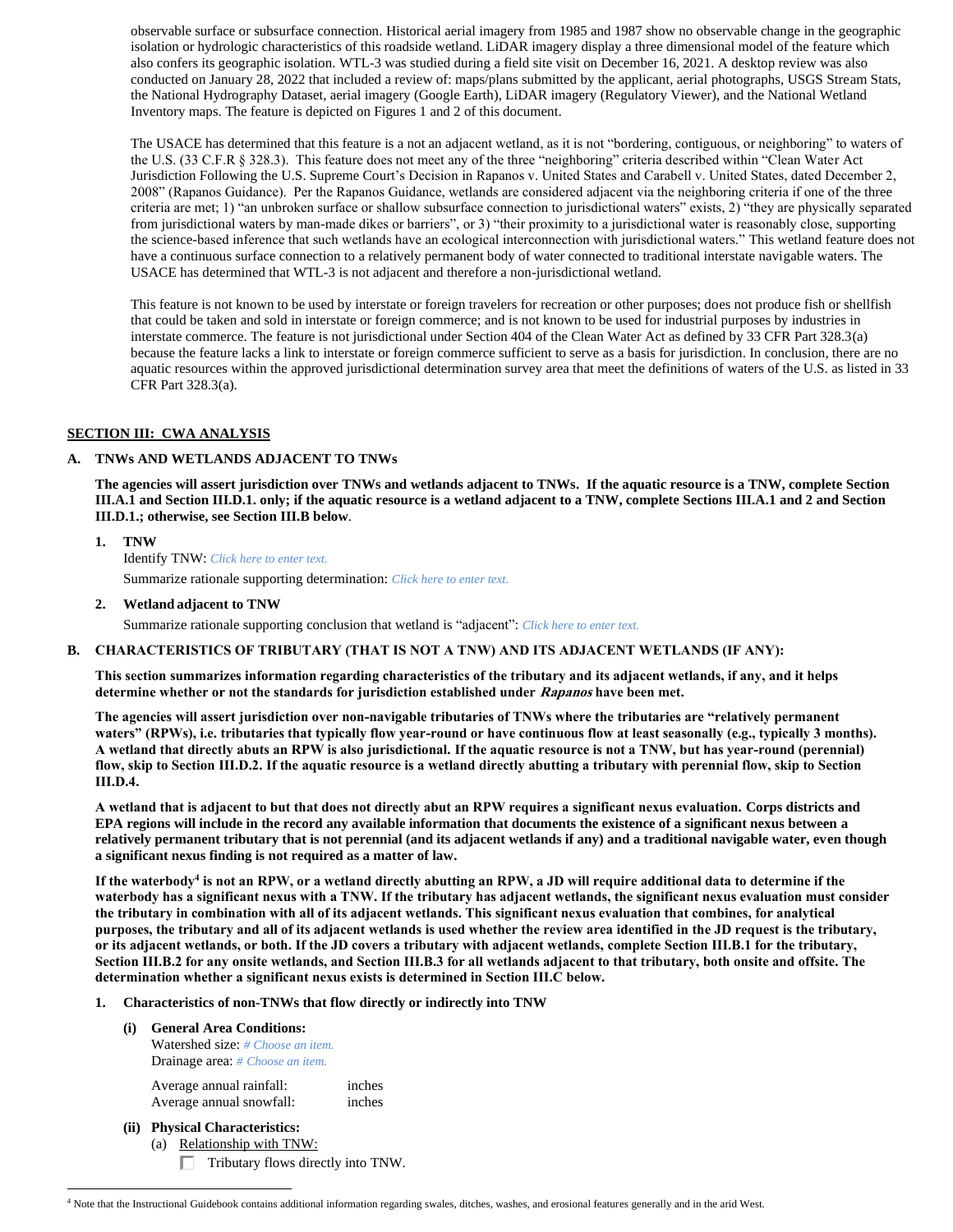|     | Tributary flows through <i>Choose an item</i> . tributaries before entering TNW.<br>ш                                                                                                                                                                                                                                                                                                                                                                                                                                                                                                                                                                                                                                                                  |
|-----|--------------------------------------------------------------------------------------------------------------------------------------------------------------------------------------------------------------------------------------------------------------------------------------------------------------------------------------------------------------------------------------------------------------------------------------------------------------------------------------------------------------------------------------------------------------------------------------------------------------------------------------------------------------------------------------------------------------------------------------------------------|
|     | Project waters are <i>Choose an item</i> . river miles from TNW.<br>Project waters are <i>Choose an item</i> , river miles from RPW.<br>Project waters are <i>Choose an item.</i> aerial (straight) miles from TNW.<br>Project waters are <i>Choose an item.</i> aerial (straight) miles from RPW.<br>Project waters cross or serve as state boundaries. Explain:                                                                                                                                                                                                                                                                                                                                                                                      |
|     | Identify flow route to TNW <sup>5</sup> :<br>Tributary stream order, if known:                                                                                                                                                                                                                                                                                                                                                                                                                                                                                                                                                                                                                                                                         |
| (b) | General Tributary Characteristics (check all that apply):                                                                                                                                                                                                                                                                                                                                                                                                                                                                                                                                                                                                                                                                                              |
|     | ш<br>Natural<br><b>Tributary</b> is:                                                                                                                                                                                                                                                                                                                                                                                                                                                                                                                                                                                                                                                                                                                   |
|     | Artificial (man-made). Explain: Click here to enter text.                                                                                                                                                                                                                                                                                                                                                                                                                                                                                                                                                                                                                                                                                              |
|     | п<br>Manipulated (man-altered). Explain:                                                                                                                                                                                                                                                                                                                                                                                                                                                                                                                                                                                                                                                                                                               |
|     | <b>Tributary</b> properties with respect to top of bank (estimate):<br>Average width:<br>feet<br>Average depth:<br>feet<br>Average side slopes: Choose an item.                                                                                                                                                                                                                                                                                                                                                                                                                                                                                                                                                                                        |
|     | Primary tributary substrate composition (check all that apply):                                                                                                                                                                                                                                                                                                                                                                                                                                                                                                                                                                                                                                                                                        |
|     | <b>Silts</b><br>Sands<br>Concrete                                                                                                                                                                                                                                                                                                                                                                                                                                                                                                                                                                                                                                                                                                                      |
|     | Cobbles<br>п<br>Muck<br>Gravel                                                                                                                                                                                                                                                                                                                                                                                                                                                                                                                                                                                                                                                                                                                         |
|     | п<br>Bedrock<br>Vegetation. Type/% cover: Click here to enter text.                                                                                                                                                                                                                                                                                                                                                                                                                                                                                                                                                                                                                                                                                    |
|     | H<br>Other. Explain: Click here to enter text.                                                                                                                                                                                                                                                                                                                                                                                                                                                                                                                                                                                                                                                                                                         |
|     | Tributary condition/stability [e.g., highly eroding, sloughing banks]. Explain:<br>Presence of run/riffle/pool complexes. Explain:<br>Tributary geometry: Choose an item.<br>Tributary gradient (approximate average slope):<br>%<br>$(c)$ Flow:<br>Tributary provides for: Choose an item.<br>Estimate average number of flow events in review area/year: Choose an item.                                                                                                                                                                                                                                                                                                                                                                             |
|     | Describe flow regime:<br>Other information on duration and volume:                                                                                                                                                                                                                                                                                                                                                                                                                                                                                                                                                                                                                                                                                     |
|     | Surface flow is: <i>Choose an item.</i> Characteristics:                                                                                                                                                                                                                                                                                                                                                                                                                                                                                                                                                                                                                                                                                               |
|     | Subsurface flow: Choose an item. Explain findings:<br>$\Box$ Dye (or other) test performed: <i>Click here to enter text.</i>                                                                                                                                                                                                                                                                                                                                                                                                                                                                                                                                                                                                                           |
|     | Tributary has (check all that apply):<br>$\Box$ Bed and banks<br>$\Box$ OHWM <sup>6</sup> (check all indicators that apply):<br>clear, natural line impressed on the bank $\Box$<br>the presence of litter and debris<br>changes in the character of soil<br>destruction of terrestrial vegetation<br>shelving<br>the presence of wrack line<br>ш<br>vegetation matted down, bent, or absent $\Box$<br>sediment sorting<br>leaf litter disturbed or washed away<br>scour<br>sediment deposition<br>multiple observed or predicted flow events<br>water staining<br>abrupt change in plant community Click here to enter text.<br>other (list): Click here to enter text.<br>$\Box$ Discontinuous OHWM. <sup>7</sup> Explain: Click here to enter text. |
|     | If factors other than the OHWM were used to determine lateral extent of CWA jurisdiction (check all that apply):<br>$\Box$ High Tide Line indicated by:<br>Mean High Water Mark indicated by:<br>ш<br>oil or scum line along shore objects<br>survey to available datum;<br>fine shell or debris deposits (foreshore)<br>physical markings;<br>ш<br>physical markings/characteristics<br>vegetation lines/changes in vegetation types.<br>tidal gauges                                                                                                                                                                                                                                                                                                 |

<sup>5</sup> Flow route can be described by identifying, e.g., tributary a, which flows through the review area, to flow into tributary b, which then flows into TNW.

<sup>&</sup>lt;sup>6</sup>A natural or man-made discontinuity in the OHWM does not necessarily sever jurisdiction (e.g., where the stream temporarily flows underground, or where the OHWM has been removed by development or agricultural practices). Where there is a break in the OHWM that is unrelated to the waterbody's flow regime (e.g., flow over a rock outcrop or through a culvert), the agencies will look for indicators of flow above and below the break. 7 Ibid.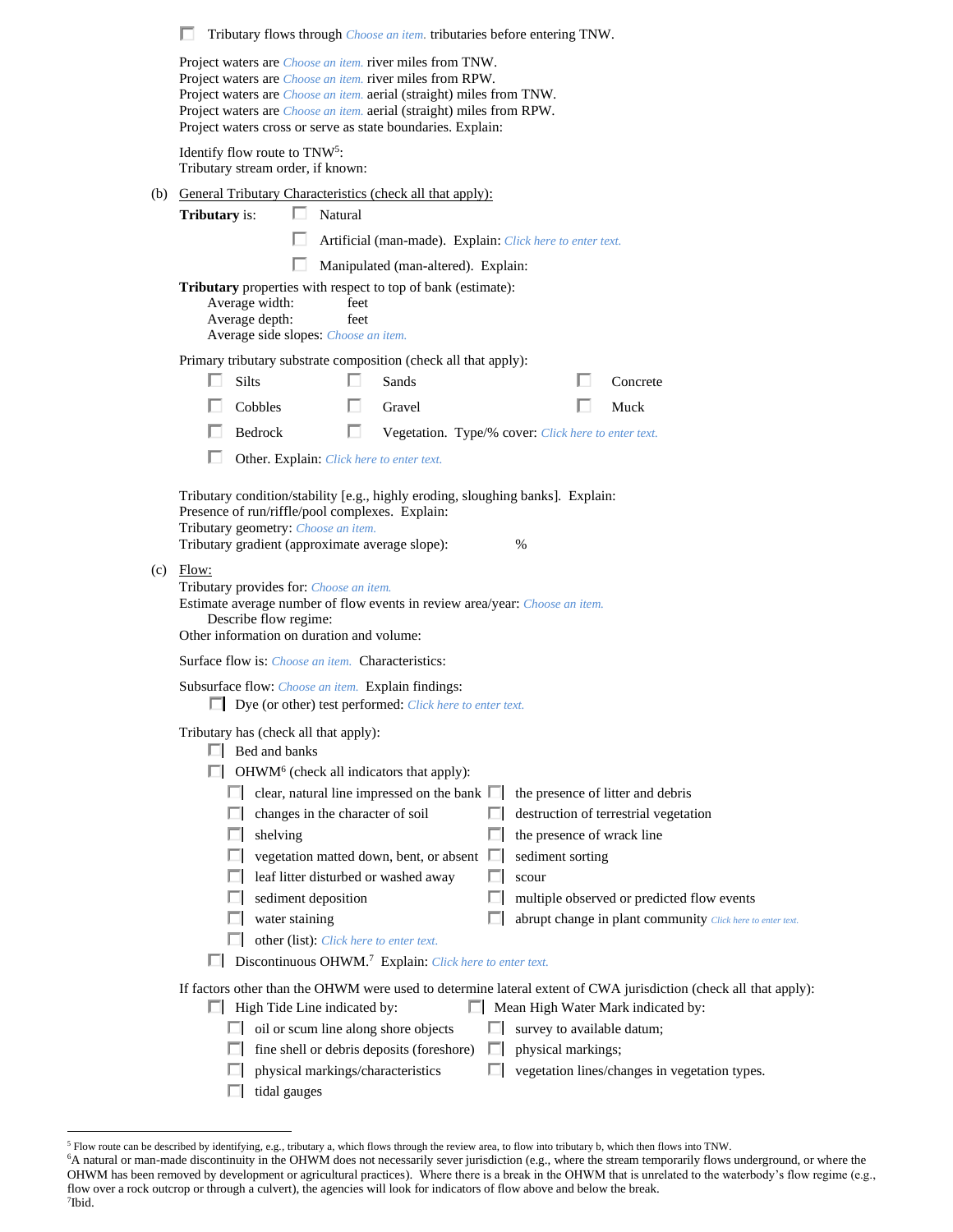other (list): *Click here to enter text.*

**(iii) Chemical Characteristics:**

Characterize tributary (e.g., water color is clear, discolored, oily film; water quality; general watershed characteristics, etc.). Explain:

Identify specific pollutants, if known:

#### **(iv) Biological Characteristics. Channel supports (check all that apply):**

- $\Box$  Riparian corridor. Characteristics (type, average width):
- Wetland fringe. Characteristics: *Click here to enter text.*
- $\Box$  Habitat for:
	- Federally Listed species. Explain findings:
	- Fish/spawn areas. Explain findings: *Click here to enter text.*
	- Other environmentally-sensitive species. Explain findings: *Click here to enter text.*
	- Aquatic/wildlife diversity. Explain findings: *Click here to enter text.*

#### **2. Characteristics of wetlands adjacent to non-TNW that flow directly or indirectly into TNW**

#### **(i) Physical Characteristics:**

- (a) General Wetland Characteristics:
	- Properties:

Wetland size: *#* acres Wetland type. Explain: *Click here to enter text.* Wetland quality. Explain: *Click here to enter text.* Project wetlands cross or serve as state boundaries. Explain: *Click here to enter text.*

(b) General Flow Relationship with Non-TNW:

Flow is: *Choose an item.* Explain: *Click here to enter text.*

Surface flow is: *Choose an item.* Characteristics: *Click here to enter text.*

Subsurface flow: *Choose an item.* Explain findings: *Click here to enter text.* Dye (or other) test performed: *Click here to enter text.*

- (c) Wetland Adjacency Determination with Non-TNW:
	- $\Box$  Directly abutting
	- $\Box$  Not directly abutting
		- Discrete wetland hydrologic connection. Explain: *Click here to enter text.*
		- Ecological connection. Explain: *Click here to enter text*.
		- Separated by berm/barrier. Explain: *Click here to enter text.*

#### (d) Proximity (Relationship) to TNW

Project wetlands are *Choose an item.* river miles from TNW. Project waters are *Choose an item.* aerial (straight) miles from TNW. Flow is from: *Choose an item.* Estimate approximate location of wetland as within the *Choose an item.* floodplain.

### **(ii) Chemical Characteristics:**

Characterize wetland system (e.g., water color is clear, brown, oil film on surface; water quality; general watershed characteristics; etc.). Explain: *Click here to enter text.*

Identify specific pollutants, if known: *Click here to enter text.*

#### **(iii) Biological Characteristics. Wetland supports (check all that apply):**

- Riparian buffer. Characteristics (type, average width): *Click here to enter text.*
- Vegetation type/percent cover. Explain: *Click here to enter text.*
- $\Box$  Habitat for:
	- Federally Listed species. Explain findings: *Click here to enter text*.
	- Fish/spawn areas. Explain findings: *Click here to enter text*.
	- Other environmentally-sensitive species. Explain findings: *Click here to enter text.*
	- Aquatic/wildlife diversity. Explain findings: *Click here to enter text.*

### **3. Characteristics of all wetlands adjacent to the tributary (if any)**

All wetland(s) being considered in the cumulative analysis: *Choose an item.* Approximately (*#*) acres in total are being considered in the cumulative analysis.

For each wetland, specify the following:

Directly abuts? (Y/N) Size (in acres) Directly abuts? (Y/N) Size (in acres)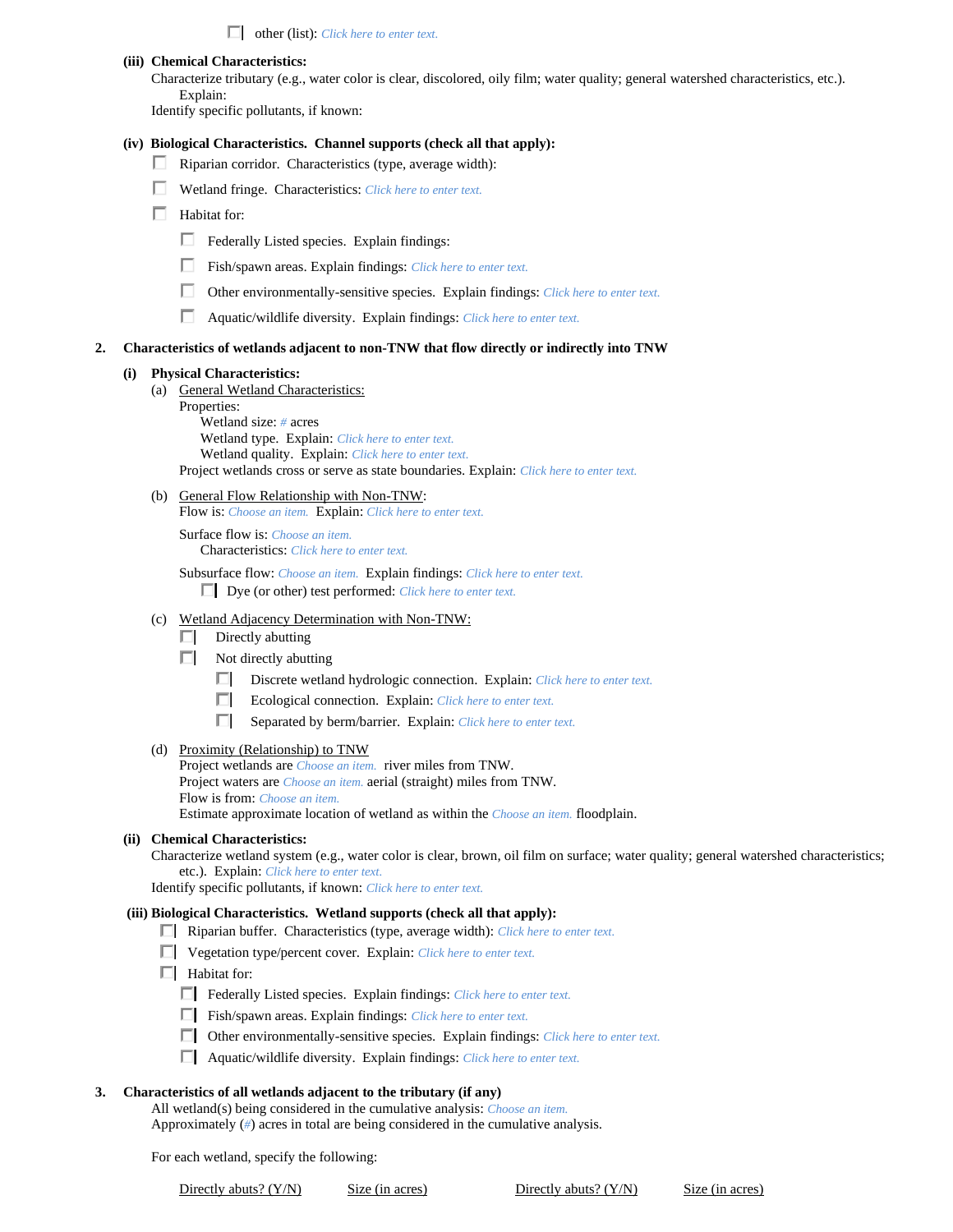| $Y\!/\!N$ |   | Y/N | # |
|-----------|---|-----|---|
| Y/N       | # | Y/N | # |
| Y/N       | Ħ | Y/N | # |
| Y/N       | Ħ | Y/N | # |

Summarize overall biological, chemical and physical functions being performed: *Click here to enter text.*

# **C. SIGNIFICANT NEXUS DETERMINATION**

**A significant nexus analysis will assess the flow characteristics and functions of the tributary itself and the functions performed by any wetlands adjacent to the tributary to determine if they significantly affect the chemical, physical, and biological integrity of a TNW. For each of the following situations, a significant nexus exists if the tributary, in combination with all of its adjacent wetlands, has more than a speculative or insubstantial effect on the chemical, physical and/or biological integrity of a TNW. Considerations when evaluating significant nexus include, but are not limited to the volume, duration, and frequency of the flow of water in the tributary and its proximity to a TNW, and the functions performed by the tributary and all its adjacent wetlands. It is not appropriate to determine significant nexus based solely on any specific threshold of distance (e.g. between a tributary and its adjacent wetland or between a tributary and the TNW). Similarly, the fact an adjacent wetland lies within or outside of a floodplain is not solely determinative of significant nexus.** 

### **Draw connections between the features documented and the effects on the TNW, as identified in the** *Rapanos* **Guidance and discussed in the Instructional Guidebook. Factors to consider include, for example:**

- Does the tributary, in combination with its adjacent wetlands (if any), have the capacity to carry pollutants or flood waters to TNWs, or to reduce the amount of pollutants or flood waters reaching a TNW?
- Does the tributary, in combination with its adjacent wetlands (if any), provide habitat and lifecycle support functions for fish and other species, such as feeding, nesting, spawning, or rearing young for species that are present in the TNW?
- Does the tributary, in combination with its adjacent wetlands (if any), have the capacity to transfer nutrients and organic carbon that support downstream foodwebs?
- Does the tributary, in combination with its adjacent wetlands (if any), have other relationships to the physical, chemical, or biological integrity of the TNW?

### *Note: the above list of considerations is not inclusive and other functions observed or known to occur should be documented below:*

- **1. Significant nexus findings for non-RPW that has no adjacent wetlands and flows directly or indirectly into TNWs.** Explain findings of presence or absence of significant nexus below, based on the tributary itself, then go to Section III.D: Stream does not flow directly or indirectly into a TNW.
- **2. Significant nexus findings for non-RPW and its adjacent wetlands, where the non-RPW flows directly or indirectly into TNWs.**  Explain findings of presence or absence of significant nexus below, based on the tributary in combination with all of its adjacent wetlands, then go to Section III.D: *Click here to enter text.*
- **3. Significant nexus findings for wetlands adjacent to an RPW but that do not directly abut the RPW.** Explain findings of presence or absence of significant nexus below, based on the tributary in combination with all of its adjacent wetlands, then go to Section III.D: *Click here to enter text.*

## **D. DETERMINATIONS OF JURISDICTIONAL FINDINGS. THE SUBJECT WATERS/WETLANDS ARE (CHECK ALL THAT APPLY):**

- **1. TNWs and Adjacent Wetlands.** Check all that apply and provide size estimates in review area:
	- **TNWs:** # linear feet # width (ft), Or, # acres.
	- Wetlands adjacent to TNWs: *#* acres.

### **2. RPWs that flow directly or indirectly into TNWs.**

- Tributaries of TNWs where tributaries typically flow year-round are jurisdictional. Provide data and rationale indicating that tributary is perennial: *Click here to enter text.*.
- $\Box$  Tributaries of TNW where tributaries have continuous flow "seasonally" (e.g., typically three months each year) are jurisdictional. Data supporting this conclusion is provided at Section III.B. Provide rationale indicating that tributary flows seasonally: *Click here to enter text.*.

Provide estimates for jurisdictional waters in the review area (check all that apply):

- **Tributary waters:** # linear feet # width (ft).
- Other non-wetland waters: *#* acres.

Identify type(s) of waters: *Click here to enter text.*

## **3. Non-RPWs<sup>8</sup> that flow directly or indirectly into TNWs.**

 $\Box$  Waterbody that is not a TNW or an RPW, but flows directly or indirectly into a TNW, and it has a significant nexus with a TNW is jurisdictional. Data supporting this conclusion is provided at Section III.C.

Provide estimates for jurisdictional waters within the review area (check all that apply):

- $\Box$  Tributary waters: linear feet width (ft).
- Other non-wetland waters: *#* acres.

Identify type(s) of waters: *Click here to enter text.*

**4. Wetlands directly abutting an RPW that flow directly or indirectly into TNWs.**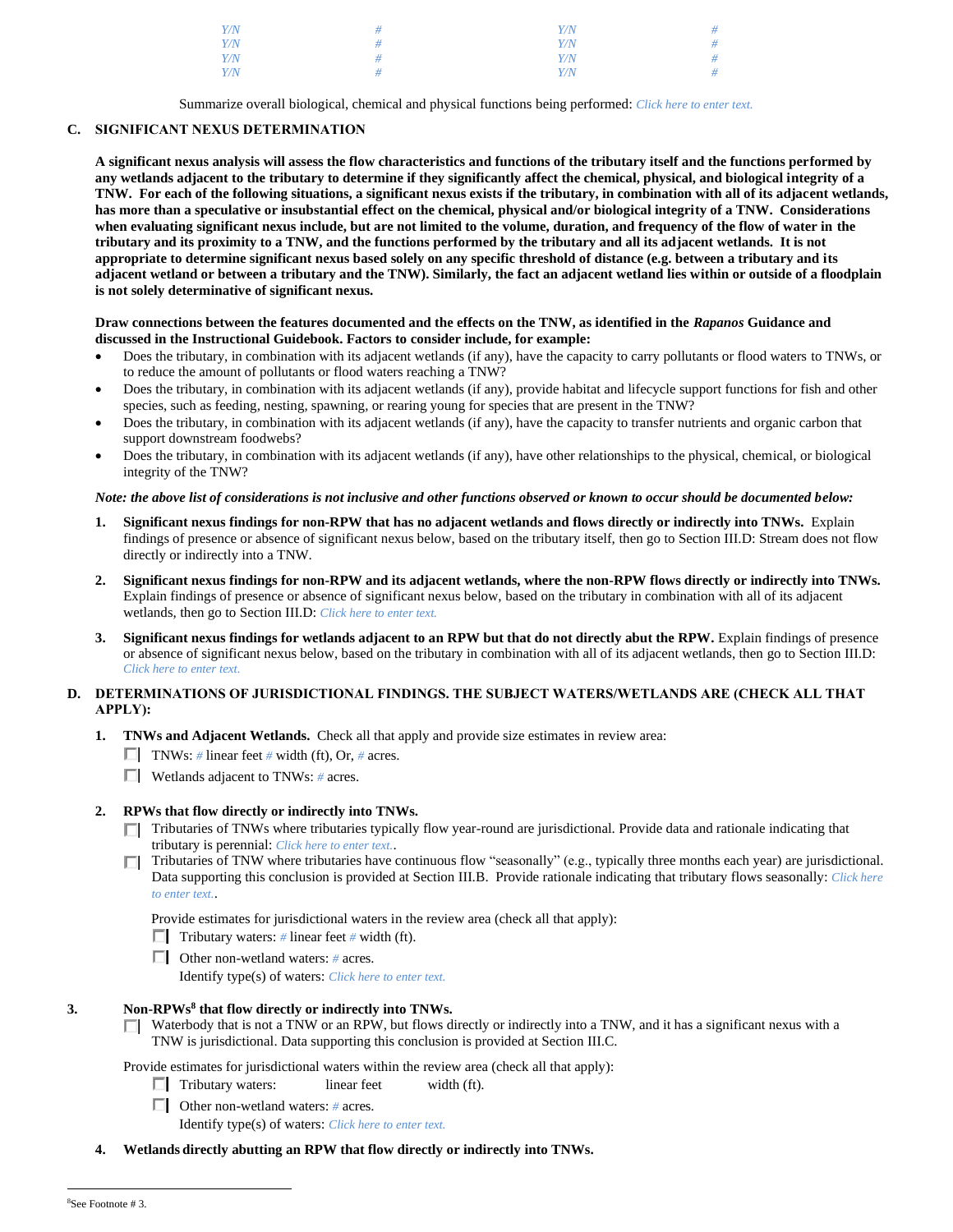- Wetlands directly abut RPW and thus are jurisdictional as adjacent wetlands.
	- $\Box$  Wetlands directly abutting an RPW where tributaries typically flow year-round. Provide data and rationale indicating that tributary is perennial in Section III.D.2, above. Provide rationale indicating that wetland is directly abutting an RPW: *Click here to enter text.*
	- Wetlands directly abutting an RPW where tributaries typically flow "seasonally." Provide data indicating that tributary is seasonal in Section III.B and rationale in Section III.D.2, above. Provide rationale indicating that wetland is directly abutting an RPW: *Click here to enter text.*

Provide acreage estimates for jurisdictional wetlands in the review area: *#* acres.

- **5. Wetlands adjacent to but not directly abutting an RPW that flow directly or indirectly into TNWs.**
	- $\Box$  Wetlands that do not directly abut an RPW, but when considered in combination with the tributary to which they are adjacent and with similarly situated adjacent wetlands, have a significant nexus with a TNW are jurisidictional. Data supporting this conclusion is provided at Section III.C.

Provide acreage estimates for jurisdictional wetlands in the review area: *#* acres.

### **6. Wetlands adjacent to non-RPWs that flow directly or indirectly into TNWs.**

 $\Box$  Wetlands adjacent to such waters, and have when considered in combination with the tributary to which they are adjacent and with similarly situated adjacent wetlands, have a significant nexus with a TNW are jurisdictional. Data supporting this conclusion is provided at Section III.C.

Provide estimates for jurisdictional wetlands in the review area: *#* acres.

**7. Impoundments of jurisdictional waters. 9**

As a general rule, the impoundment of a jurisdictional tributary remains jurisdictional.

- Demonstrate that impoundment was created from "waters of the U.S.," or п.
- П. Demonstrate that water meets the criteria for one of the categories presented above (1-6), or
- П Demonstrate that water is isolated with a nexus to commerce (see E below).

### **E. ISOLATED [INTERSTATE OR INTRA-STATE] WATERS, INCLUDING ISOLATED WETLANDS, THE USE, DEGRADATION OR DESTRUCTION OF WHICH COULD AFFECT INTERSTATE COMMERCE, INCLUDING ANY SUCH WATERS (CHECK ALL THAT APPLY):<sup>10</sup>**

- which are or could be used by interstate or foreign travelers for recreational or other purposes.
- $\Box$  from which fish or shellfish are or could be taken and sold in interstate or foreign commerce.
- $\Box$  which are or could be used for industrial purposes by industries in interstate commerce.
- Interstate isolated waters.Explain: *Click here to enter text.*
- Other factors.Explain: *Click here to enter text.*

#### **Identify water body and summarize rationale supporting determination:** *Click here to enter text.*

- Provide estimates for jurisdictional waters in the review area (check all that apply):
- **Tributary waters:** # linear feet # width (ft).
- Other non-wetland waters: *#* acres.

Identify type(s) of waters: *Click here to enter text.*

Wetlands: *#* acres.

### **F. NON-JURISDICTIONAL WATERS, INCLUDING WETLANDS (CHECK ALL THAT APPLY):**

- If potential wetlands were assessed within the review area, these areas did not meet the criteria in the 1987 Corps of Engineers Wetland Delineation Manual and/or appropriate Regional Supplements.
- П Review area included isolated waters with no substantial nexus to interstate (or foreign) commerce.
	- Prior to the Jan 2001 Supreme Court decision in "*SWANCC*," the review area would have been regulated based solely on the П "Migratory Bird Rule" (MBR).
- П Waters do not meet the "Significant Nexus" standard, where such a finding is required for jurisdiction. Explain:
- ⊽ Other: (explain, if not covered above): Refer to section II (b).

Provide acreage estimates for non-jurisdictional waters in the review area, where the sole potential basis of jurisdiction is the MBR factors (i.e., presence of migratory birds, presence of endangered species, use of water for irrigated agriculture), using best professional judgment (check all that apply):

- $\Box$  Non-wetland waters (i.e., rivers, streams):
- Lakes/ponds: *#* acres.
- Other non-wetland waters: *#* acres. List type of aquatic resource: *Click here to enter text.*.
- Wetlands: *#* acres.

<sup>&</sup>lt;sup>9</sup> To complete the analysis refer to the key in Section III.D.6 of the Instructional Guidebook.

<sup>&</sup>lt;sup>10</sup> Prior to asserting or declining CWA jurisdiction based solely on this category, Corps Districts will elevate the action to Corps and EPA HQ for review consistent with the process described in the Corps/EPA *Memorandum Regarding CWA Act Jurisdiction Following Rapanos.*